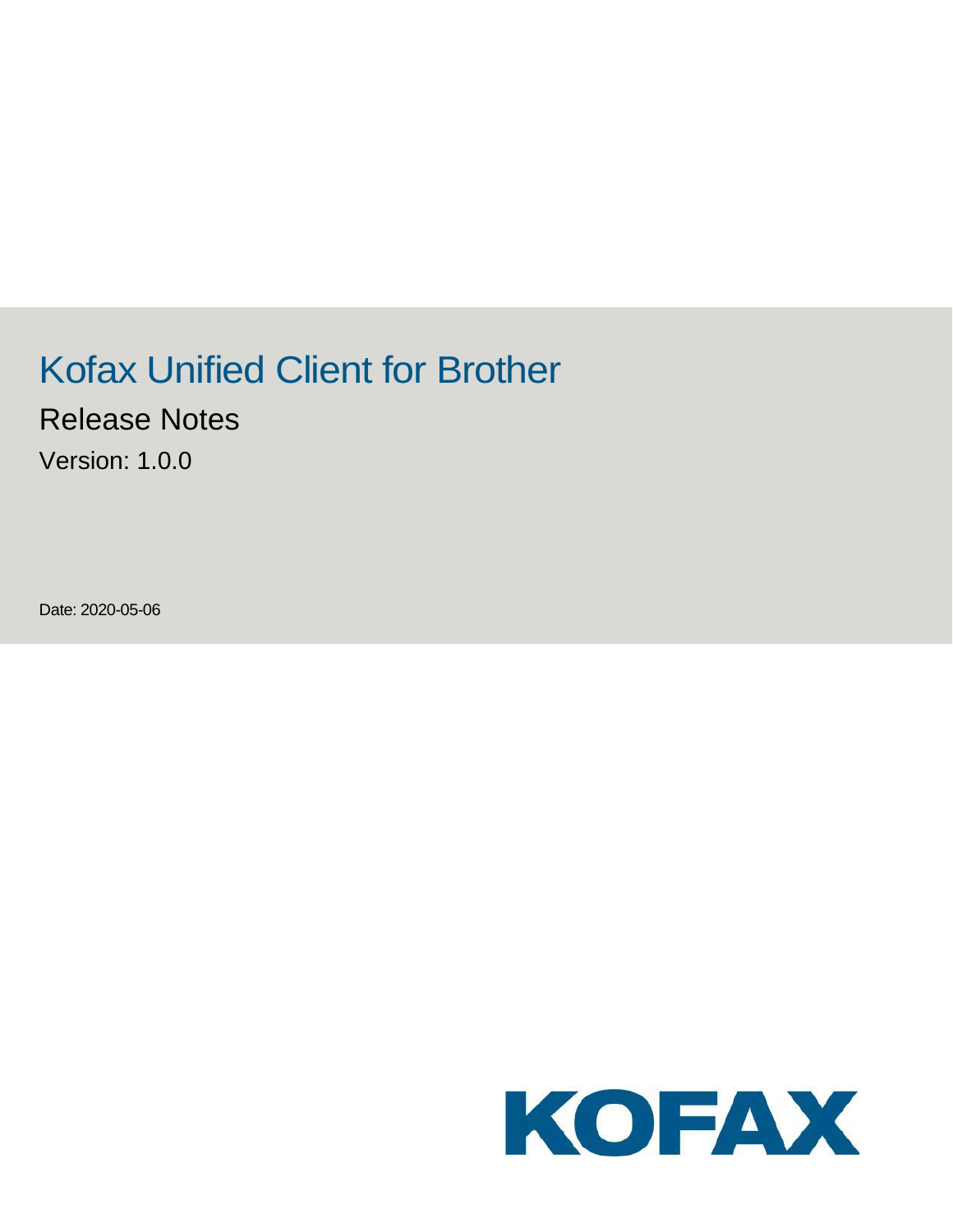Kofax Unified Client for Brother Release Notes

# **Release History**

| <b>Version</b> | <b>Released</b> | <b>Affected</b>  | <b>Description of Change</b>                   |
|----------------|-----------------|------------------|------------------------------------------------|
| 1.0.0          | March 31, 2020  | All              | Interim release.                               |
| 1.0.0          | May 06, 2020    | 4, 5.1, 5.2, 5.4 | Incremental changes and certification release. |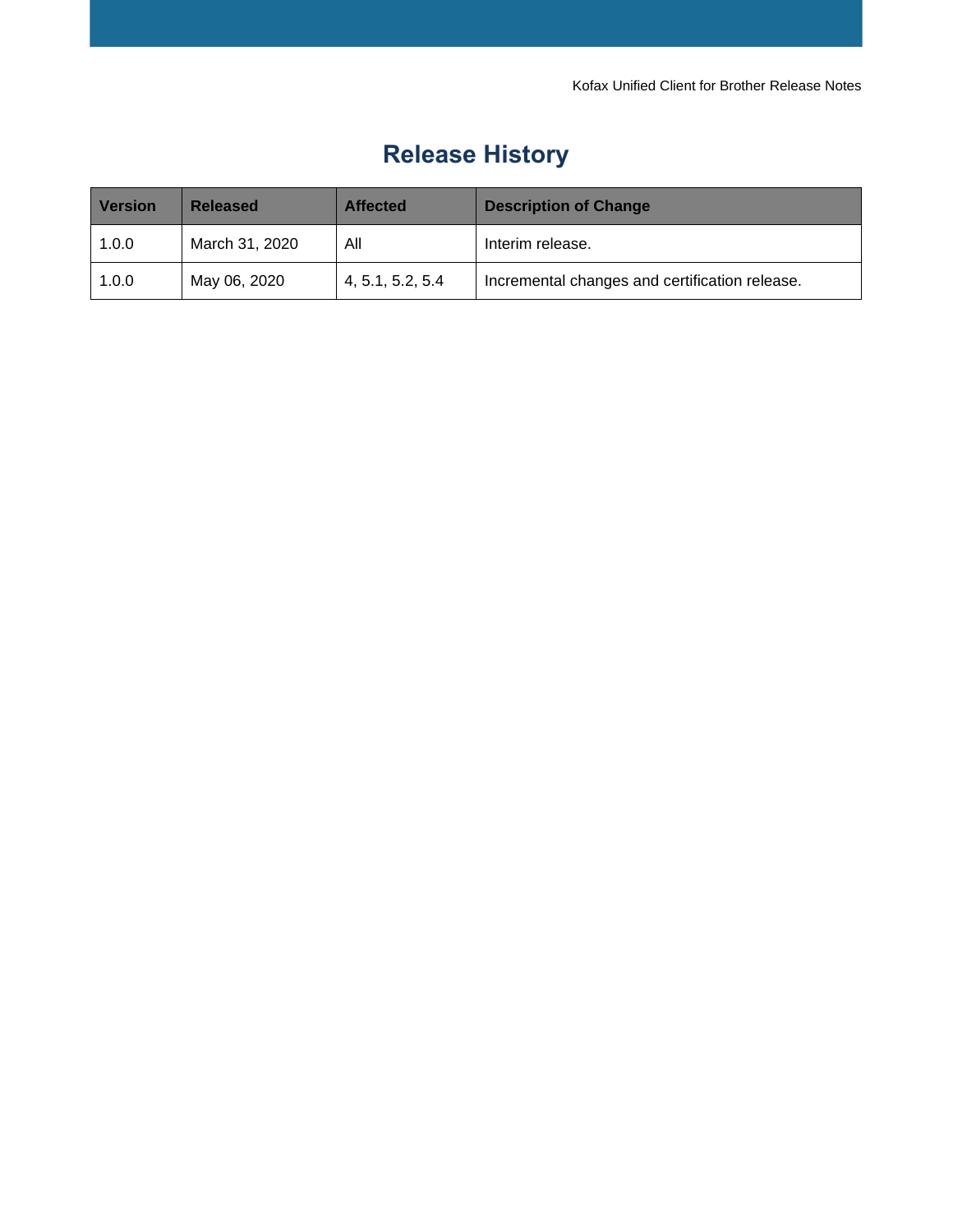### **Contents**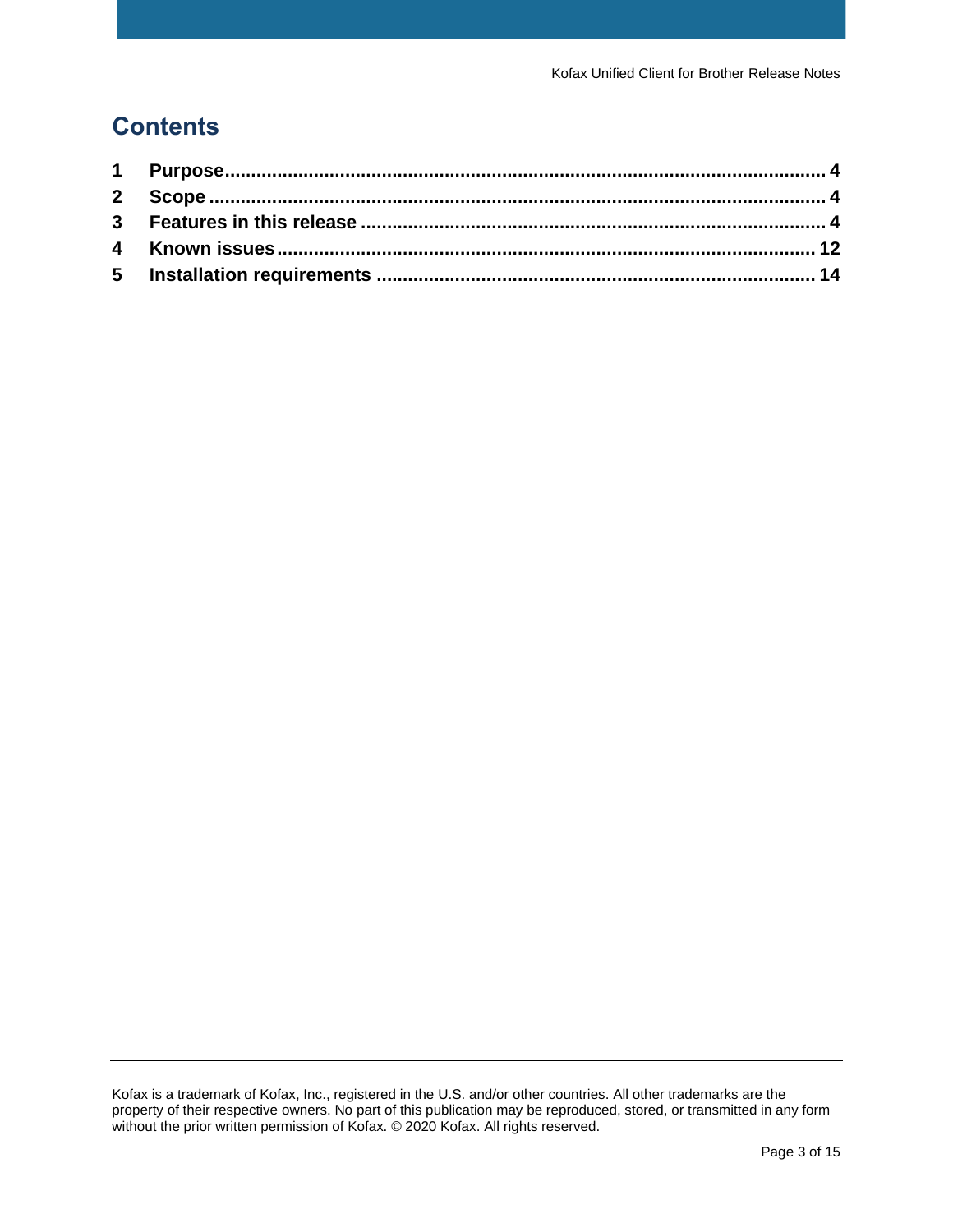#### <span id="page-3-0"></span>**1 Purpose**

This document summarizes and communicates the new features, requirements, and known issues for Kofax Unified Client for Brother.

# <span id="page-3-1"></span>**2 Scope**

This document includes an overview of the features and known issues at this time.

#### <span id="page-3-2"></span>**3 Features in this release**

| <b>Unified Client Overview</b>                                                                            |                                                                                                                                                                                                                                                                                                                                                                                                                                                                                                                                                          |                                                                                                                                                                                                                                                                                                                                                                                                                                                  |
|-----------------------------------------------------------------------------------------------------------|----------------------------------------------------------------------------------------------------------------------------------------------------------------------------------------------------------------------------------------------------------------------------------------------------------------------------------------------------------------------------------------------------------------------------------------------------------------------------------------------------------------------------------------------------------|--------------------------------------------------------------------------------------------------------------------------------------------------------------------------------------------------------------------------------------------------------------------------------------------------------------------------------------------------------------------------------------------------------------------------------------------------|
| <b>Feature</b>                                                                                            | <b>Description</b>                                                                                                                                                                                                                                                                                                                                                                                                                                                                                                                                       | <b>Benefit</b>                                                                                                                                                                                                                                                                                                                                                                                                                                   |
| <b>New Unified Client</b><br>for Brother with<br><b>ControlSuite</b>                                      | New Unified Client that provides<br>ControlSuite authentication, document<br>and data capture capability and print<br>release direct on the panel of supported<br>Brother devices.<br>This new Unified Client is supported with:                                                                                                                                                                                                                                                                                                                         | Provide an enterprise print and data<br>capture solution that orchestrates the<br>secure release of print jobs and<br>delivery of paper, electronic documents<br>and data into business applications<br>directly on the panel of supported<br>Brother devices.                                                                                                                                                                                   |
|                                                                                                           | ControlSuite version 1.1 with Fix Pack 2<br>(or higher).<br>Device Registration Service (DRS)<br>version 8.1.1 (or higher).<br>Device Web Server (DWS) version<br>5.10.0 (or higher).<br>Or, individual server components:<br>Equitrac version 6.1 with Fix Pack 2 (or<br>higher).<br>AutoStore version 8.1 with Fix Pack 2 (or<br>higher).                                                                                                                                                                                                              |                                                                                                                                                                                                                                                                                                                                                                                                                                                  |
| <b>Seamless</b><br>integration between<br>Kofax print and<br>capture solutions as<br>part of ControlSuite | The Unified Client will allow users to<br>seamlessly and simply log in and access<br>print and capture workflows within one<br>single embedded application provided by<br>ControlSuite on the device.<br>Print transactions that are recorded<br>through the print component and Scan<br>transactions that are carried out through<br>the capture component on the device are<br>recorded within the reporting database<br>(depending on configuration). This also<br>extends to native device copy and scan<br>transactions if supported by the device. | Provide a single print and capture<br>workflow user experience that<br>increases productivity and reduces<br>the time to access document<br>workflows in a single user session at<br>the device.<br>The ability to track print and scan<br>activity in a single session reduces<br>production costs and provides a<br>concise performance view of the<br>business process which allows<br>administrators to make adjustments<br>where necessary. |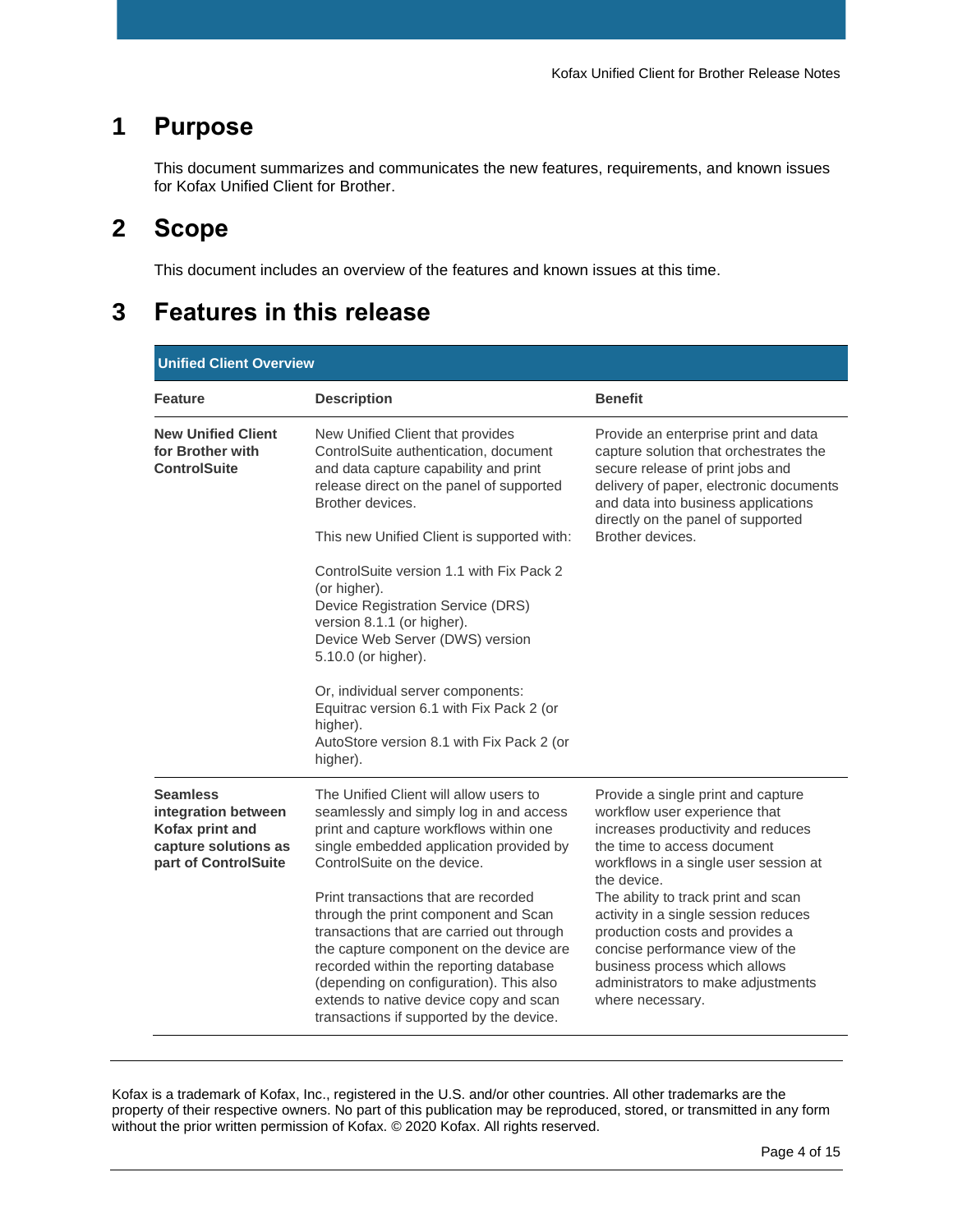| <b>Supported</b><br><b>Languages for</b><br><b>Unified Client</b>     | The Unified Client is localized and<br>supports the following languages:<br>English, French, Italian, German,<br>Spanish and Portuguese.<br>Please Note: Language strings that<br>originate from the ControlSuite server<br>may not be localized in the same                                                                        | Partners and customers can deploy the<br>Unified Client into local deployments<br>with localized language support for<br>countries already listed in the feature<br>description column.                    |
|-----------------------------------------------------------------------|-------------------------------------------------------------------------------------------------------------------------------------------------------------------------------------------------------------------------------------------------------------------------------------------------------------------------------------|------------------------------------------------------------------------------------------------------------------------------------------------------------------------------------------------------------|
|                                                                       | language as supported by the Unified<br>Client.                                                                                                                                                                                                                                                                                     |                                                                                                                                                                                                            |
| <b>User Experience</b>                                                |                                                                                                                                                                                                                                                                                                                                     |                                                                                                                                                                                                            |
| Feature                                                               | <b>Description</b>                                                                                                                                                                                                                                                                                                                  | <b>Benefit</b>                                                                                                                                                                                             |
| <b>User Interface that</b><br>combines print and<br>capture workflows | The Unified Client provides a User<br>Interface (UI) for the compatible range of<br>Brother devices that allows users to<br>access print and capture workflows within<br>the same user session.                                                                                                                                     | Increase user adoption and reduce<br>user training as print and capture<br>workflows are combined within same<br>user interface on the device.                                                             |
| <b>Welcome / Login</b><br>Screen                                      | When using the ControlSuite<br>authentication module, the Unified Client<br>will display a Welcome Screen that<br>provides a quick and easy login<br>experience using a card swipe. If user<br>authentication is required via Username<br>and Password or PIN1/PIN2, then users<br>can access a Login Screen.                       | Increase level of device security, where<br>only authenticated users with valid<br>credentials are able to access<br>functionality for the device.                                                         |
| <b>Card Registration</b><br>Screen                                    | When using the ControlSuite<br>authentication module, the Unified Client<br>can display a Card Registration Screen<br>that allows users to register their ID card<br>against their user account in<br>ControlSuite. After this card is registered,<br>it can be used to allow users to log in.                                      | Increase user satisfaction and<br>productivity as well as reduction in<br>support calls as users can register their<br>card details directly in the interface on<br>the device without additional support. |
| <b>Billing Code</b><br><b>Selection Screen</b>                        | When using the ControlSuite<br>authentication module, the Unified Client<br>can display a Billing Code selection<br>screen immediately after login where<br>users are able to search for a billing code<br>for tracking purposes. Users can also<br>select if jobs carried out within this<br>session are billable or non-billable. | Increase user satisfaction and<br>productivity as users are able to bill<br>their print, copy and scan usage to<br>billing accounts directly on the interface<br>of the device.                            |
| <b>Launcher Screen</b>                                                | The Unified Client will display a Launcher<br>screen where users can simply and<br>quickly access their pre-determined print<br>and capture workflows.                                                                                                                                                                              | Increase user satisfaction and<br>productivity with a simplified workflow<br>launcher screen to access and start<br>print and capture functions within the<br>embedded application on the device.          |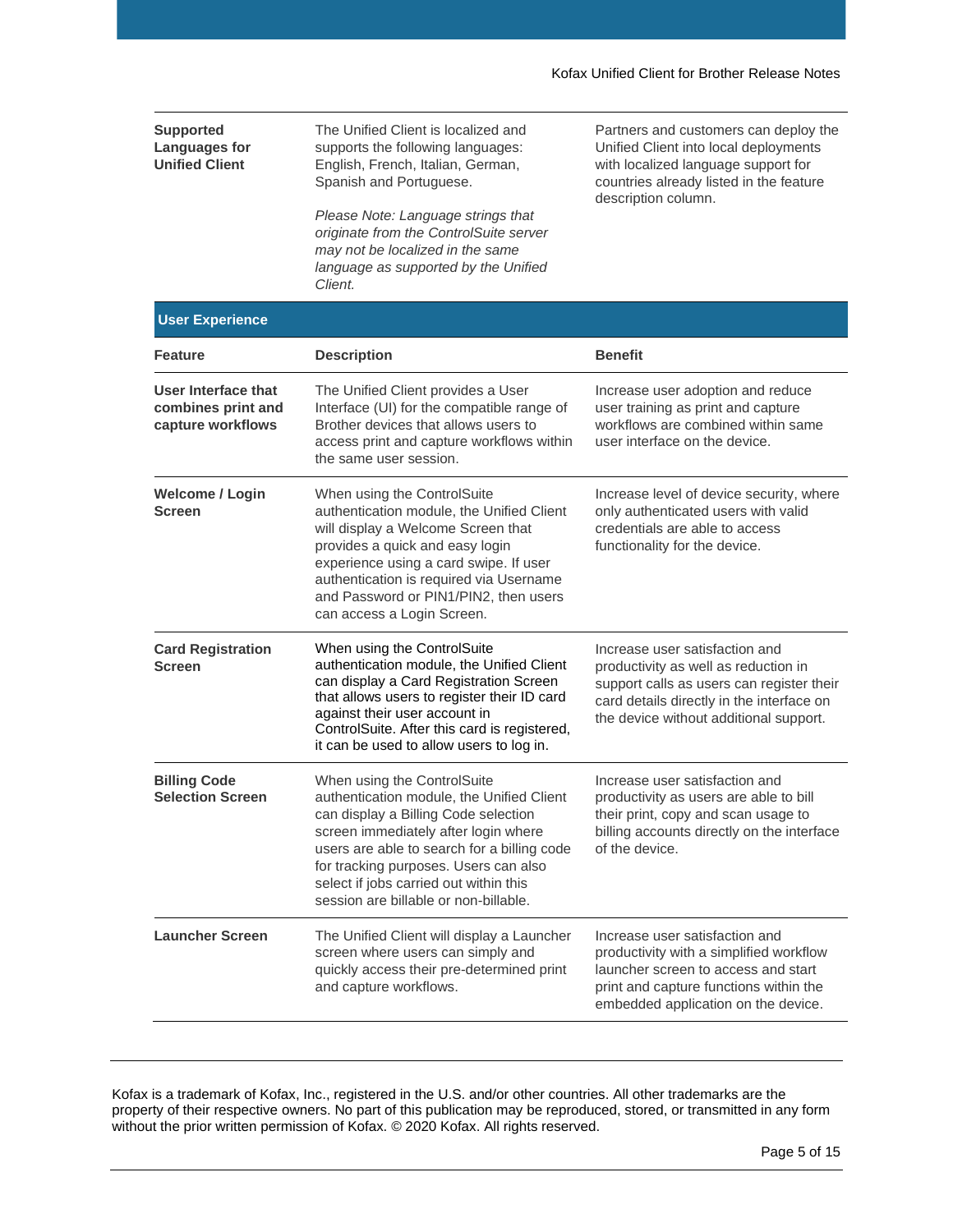| <b>Print Job Release</b><br>Screen            | The Unified Client displays a workflow<br>screen for Print Release workflows. The<br>screen will display the logged-in user's<br>active print jobs with applicable print<br>settings. Users can release print jobs<br>from this screen.                                                                          | Increase user satisfaction and<br>productivity as users can access their<br>securely held print jobs delivered via<br>ControlSuite directly on the interface of<br>the device.            |
|-----------------------------------------------|------------------------------------------------------------------------------------------------------------------------------------------------------------------------------------------------------------------------------------------------------------------------------------------------------------------|-------------------------------------------------------------------------------------------------------------------------------------------------------------------------------------------|
| <b>Capture Screen</b>                         | The Unified Client displays a workflow<br>screen for Capture workflows. The<br>screen will display prompts to allow users<br>to complete a basic form while allowing<br>them to start the capture workflow and<br>change scan settings.                                                                          | Increase user satisfaction and<br>productivity as users can access<br>advanced scanning functionality<br>delivered via ControlSuite directly on<br>the interface of the device.           |
| <b>Scan Settings</b><br>Screen                | The Unified Client provides a screen that<br>allows users to select and change the<br>default scan settings that are associated<br>with the scan job.                                                                                                                                                            | Increase user satisfaction and<br>productivity as users are able to tailor<br>scan jobs to their requirements through<br>the use of scan settings.                                        |
| <b>About Screen</b>                           | The Unified Client will display an About<br>Screen that will relay information<br>regarding the application such as name<br>of application and version number.                                                                                                                                                   | Simple method for service technicians<br>to identify the version number of the<br>Unified Client being used on the<br>device.                                                             |
| <b>User Authentication and Usage Tracking</b> |                                                                                                                                                                                                                                                                                                                  |                                                                                                                                                                                           |
|                                               |                                                                                                                                                                                                                                                                                                                  |                                                                                                                                                                                           |
| <b>Feature</b>                                | <b>Description</b>                                                                                                                                                                                                                                                                                               | <b>Benefit</b>                                                                                                                                                                            |
| Username and<br><b>Password</b>               | The Unified Client can accept input of a<br>username and password to start a secure<br>user session within the client. These user<br>credentials match the user's network<br>login that is integrated into directory<br>services. The security of the password is<br>maintained via character masking.           | Increase level of device security where<br>only authenticated users with valid<br>credentials are able to access secure<br>print and capture workflows delivered<br>via ControlSuite.     |
| PIN1 and PIN2                                 | When using the ControlSuite<br>authentication module, the Unified Client<br>accepts input of all supported types of<br>numeric PINs. The numeric PINs<br>uniquely identify the logged-in user who<br>is accessing the device through the<br>client. The security of PIN2 is maintained<br>via character masking. | Increase level of device security where<br>only authenticated users with valid PIN<br>credentials are able to access secure<br>print and capture workflows delivered<br>via ControlSuite. |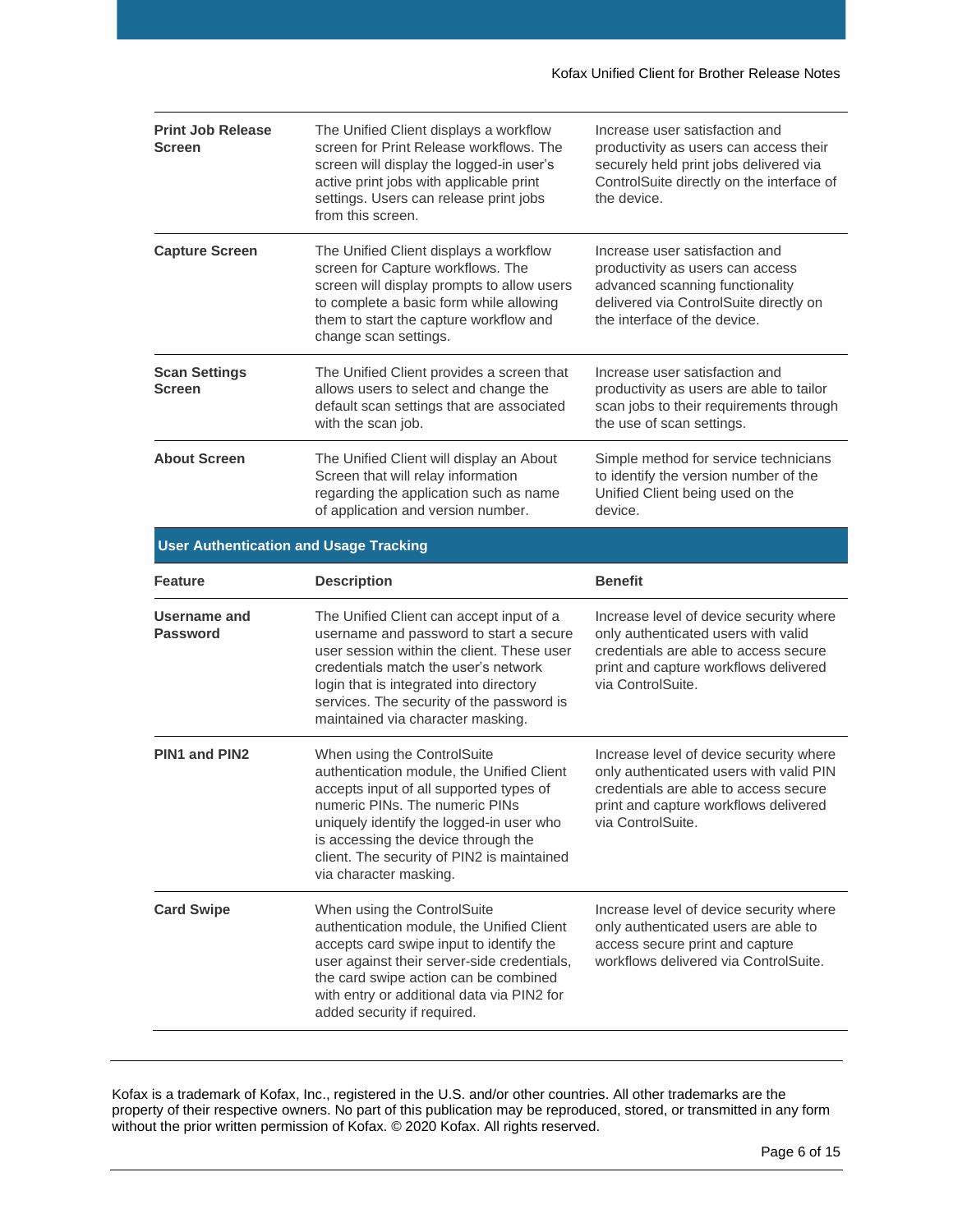| Card<br><b>Self-Registration</b>                                               | When using the ControlSuite<br>authentication module, the Unified Client<br>will allow an unregistered card to be<br>swiped and users are then prompted to<br>manually log in using their network<br>credentials to register their card's PIN<br>number.                                                                                                                                                                                   | Increase user satisfaction and<br>productivity as well as reduction in<br>support calls as users can register their<br>card details directly in the interface on<br>the device without additional support.                                                                        |
|--------------------------------------------------------------------------------|--------------------------------------------------------------------------------------------------------------------------------------------------------------------------------------------------------------------------------------------------------------------------------------------------------------------------------------------------------------------------------------------------------------------------------------------|-----------------------------------------------------------------------------------------------------------------------------------------------------------------------------------------------------------------------------------------------------------------------------------|
| <b>Mobile</b><br><b>Authentication via</b><br><b>Kofax Business</b><br>Connect | When using the ControlSuite<br>authentication module, the Unified Client<br>can accept user authentication via the<br>use of mobile devices with the Kofax<br>Business Connect application.<br>Note: This functionality is only provided<br>when Kofax Micro Card Readers are<br>used.                                                                                                                                                     | Increase level of device security,<br>where only authenticated users are<br>able to access secure print and<br>capture workflows delivered via<br>ControlSuite.                                                                                                                   |
| <b>Allow anonymous</b><br>user to bypass<br>logon prompts                      | When using the ControlSuite<br>authentication module, the Unified Client<br>can be configured to allow guest users to<br>bypass the standard login prompts and<br>have their subsequent print, copy and<br>scan usage charged to a pre-determined<br>account within ControlSuite.                                                                                                                                                          | Provide a simple and user-friendly<br>experience for guest users that is<br>configurable to the needs of the<br>organization.                                                                                                                                                     |
| <b>Campus Card</b><br><b>Authentication</b>                                    | When using the ControlSuite<br>authentication module, the Unified Client<br>can be configured to allow users to select<br>accounts from a campus card system for<br>chargeback purposes.                                                                                                                                                                                                                                                   | Provide a method for education<br>customers to charge print, copy, scan<br>usage on the device to campus cards<br>systems.                                                                                                                                                        |
| <b>Transaction</b><br><b>Reporting</b>                                         | When using the ControlSuite reporting<br>module, user sessions on the Unified<br>Client will record print, copy, and track<br>scan activities at the device. These<br>activities can be recorded against the<br>user, the department that the user<br>belongs to, or a billing code that the user<br>has chosen for this transaction. The<br>recorded transactional data is sent to the<br>centralized database for reporting<br>purposes. | Provide transparency into device costs<br>for document transactions, reduce the<br>financial burden of spiraling print and<br>copy costs, allow constraints to be<br>applied where necessary and provides<br>awareness of document production<br>costs to customers and partners. |
| <b>Account Limits for</b><br><b>Print &amp; Copy</b>                           | When using the ControlSuite<br>authentication module, the Unified Client<br>will allow ControlSuite account limits and<br>usage enforcement on copy and print<br>jobs.<br>Escrow for print jobs is also supported,<br>where the print job is priced from the job<br>data beforehand and funds from the<br>user's account are set in escrow until the                                                                                       | Provide organizations more control to<br>manage the cost of printing, and<br>increase awareness of document<br>production costs for customers and<br>partners.                                                                                                                    |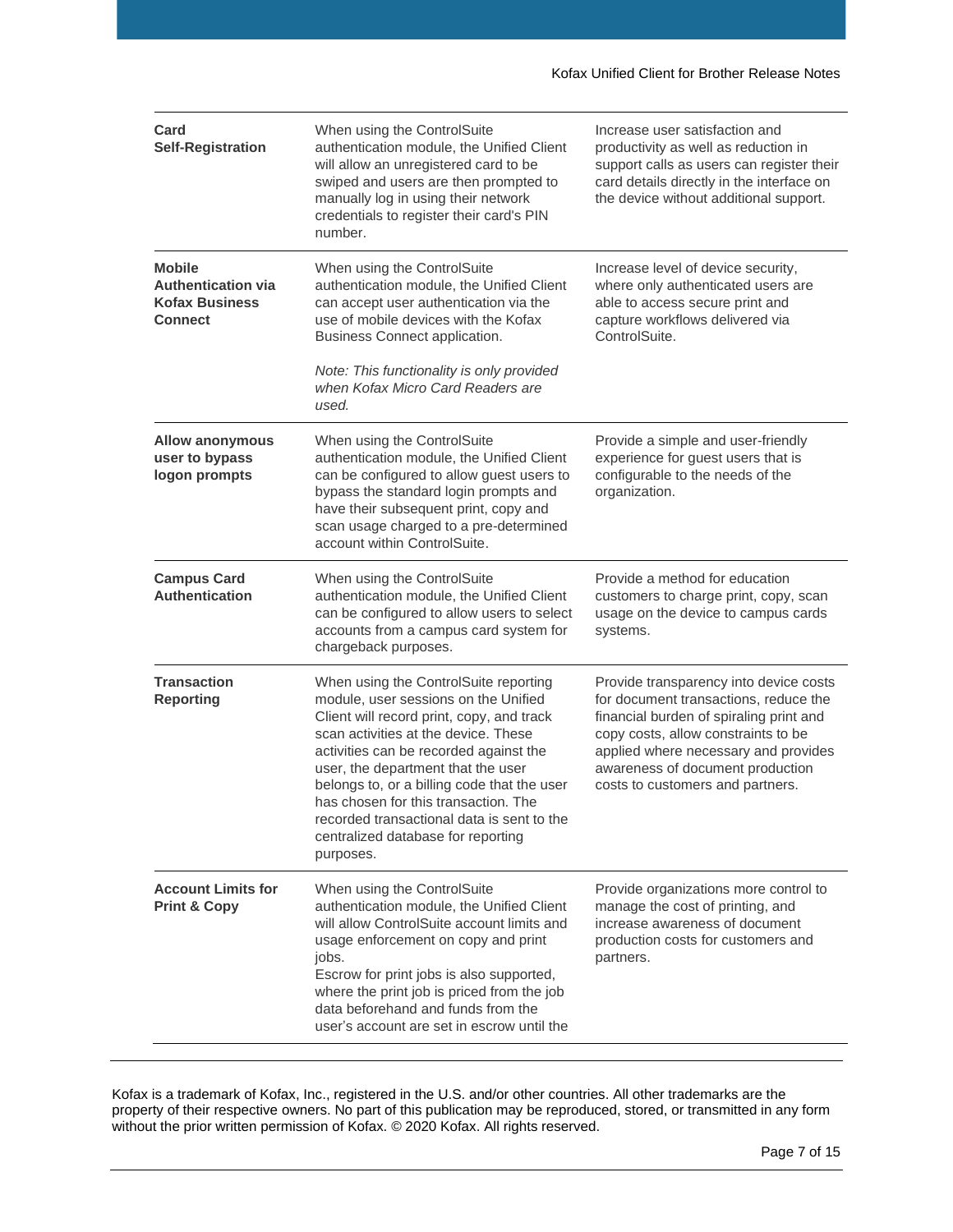|                                           | job is completed. Once the job is<br>completed, the funds are released from<br>escrow and the appropriate value is<br>debited from the user's account. If there<br>are insufficient funds, the print job is<br>denied and the funds are not escrowed.                                                                               |                                                                                                                                                                                                                                                                                                                         |
|-------------------------------------------|-------------------------------------------------------------------------------------------------------------------------------------------------------------------------------------------------------------------------------------------------------------------------------------------------------------------------------------|-------------------------------------------------------------------------------------------------------------------------------------------------------------------------------------------------------------------------------------------------------------------------------------------------------------------------|
| <b>Billing Codes</b>                      | When using the ControlSuite<br>authentication module, the Unified Client<br>can be configured to display a billing<br>code screen for print and copy<br>transactions, and this billing code is<br>applied to the transaction for billing<br>purposes.                                                                               | Increase user satisfaction and<br>productivity by allowing users to set<br>billing codes against selected jobs<br>within the print release or copy<br>workflow.                                                                                                                                                         |
| <b>Card Reader</b>                        |                                                                                                                                                                                                                                                                                                                                     |                                                                                                                                                                                                                                                                                                                         |
| Feature                                   | <b>Description</b>                                                                                                                                                                                                                                                                                                                  | <b>Benefit</b>                                                                                                                                                                                                                                                                                                          |
| <b>Kofax Card Readers</b>                 | When using the ControlSuite<br>authentication module, the Unified Client<br>supports the Kofax Micro USB Card<br>Reader. This support is provided in<br>Keyboard Emulation mode only.                                                                                                                                               | Increase user satisfaction with using<br>card readers that are developed<br>alongside the embedded application.<br>Allow partners to order card readers<br>from the same price list as the core<br>ControlSuite software.                                                                                               |
| <b>Third-Party Card</b><br><b>Readers</b> | When using the ControlSuite<br>authentication module, the Unified Client<br>allows the usage of third-party card<br>readers. An associated third-party card<br>reader license will also be required. Card<br>readers are used in Keyboard Emulation<br>mode only.                                                                   | Increase user adoption as partners and<br>resellers can use their own supplied<br>card readers for user authentication<br>onto the Unified Client.                                                                                                                                                                      |
|                                           | Basic testing has been performed for the<br>following third-party card readers:<br>- Elatec TWN3<br>- Elatec TWN4<br>- RFIDeas pcProx RDR-7L81AKU<br>- RFIDeas pcProx RDR-80581AKU                                                                                                                                                  |                                                                                                                                                                                                                                                                                                                         |
| <b>Print Workflows</b>                    |                                                                                                                                                                                                                                                                                                                                     |                                                                                                                                                                                                                                                                                                                         |
| <b>Feature</b>                            | <b>Description</b>                                                                                                                                                                                                                                                                                                                  | <b>Benefit</b>                                                                                                                                                                                                                                                                                                          |
| <b>Print Release</b>                      | With ControlSuite print, the Unified Client<br>can display a print release screen that<br>the logged-in user can use to release<br>pending print jobs.<br>The print release screen contains<br>additional print workflow settings for the<br>user that allows print jobs to be printed<br>and saved. Use other settings to increase | Increase user productivity and<br>satisfaction by providing the user's<br>print jobs that are awaiting release in a<br>single screen. Increase also document<br>security as only the document owner is<br>able to access and release the<br>securely held print jobs through the<br>embedded application on the device. |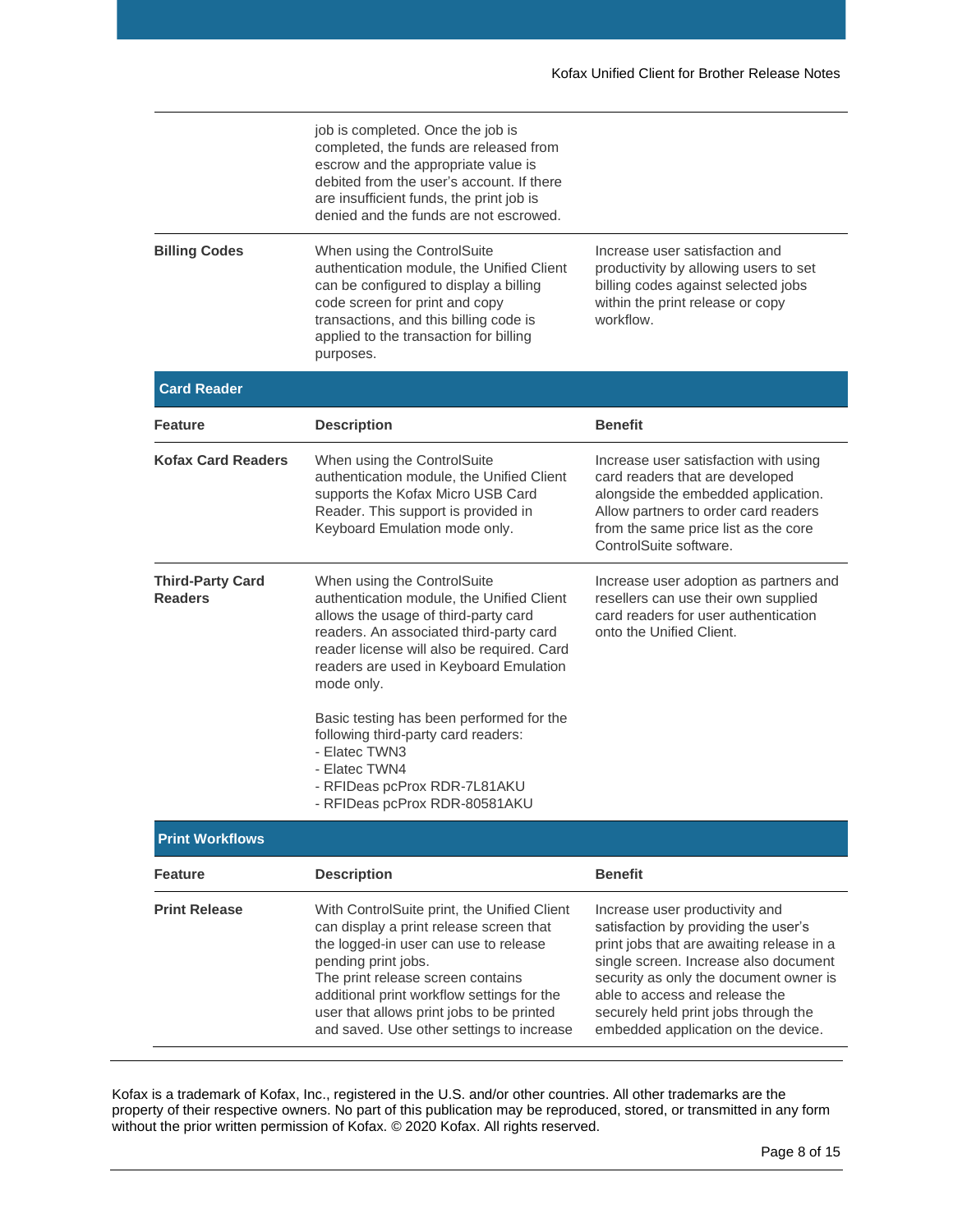|                                                                        | the print volume for the job, force a color<br>job to black and white, view a print job<br>summary, select or deselect all jobs,<br>refresh pending print jobs, or delete print<br>jobs.                                                                                                                            |                                                                                                                                                                                                                                  |
|------------------------------------------------------------------------|---------------------------------------------------------------------------------------------------------------------------------------------------------------------------------------------------------------------------------------------------------------------------------------------------------------------|----------------------------------------------------------------------------------------------------------------------------------------------------------------------------------------------------------------------------------|
| <b>Release All</b>                                                     | With ControlSuite print, the Unified Client<br>allows users to simply release all pending<br>print jobs by selecting the Release All<br>workflow.                                                                                                                                                                   | Increase user productivity and<br>satisfaction, while saving time and<br>reducing button presses to release<br>pending securely held print jobs in a<br>single transaction after login.                                          |
| <b>Output Manager</b><br>sourced jobs<br>released via release<br>queue | With ControlSuite print, the Unified Client<br>will allow print jobs that originated from<br>Output Manager print queues to be<br>released.                                                                                                                                                                         | Allow partners and resellers to offer<br>and utilize advanced output<br>management capabilities and have<br>print jobs released through the<br>standard ControlSuite print release<br>screen.                                    |
| <b>Document and Data Capture Features</b>                              |                                                                                                                                                                                                                                                                                                                     |                                                                                                                                                                                                                                  |
| <b>Feature</b>                                                         | <b>Description</b>                                                                                                                                                                                                                                                                                                  | <b>Benefit</b>                                                                                                                                                                                                                   |
| <b>Unified Capture</b><br><b>Component</b>                             | The Unified Client for Brother uses the<br>Unified Capture Component in<br>ControlSuite capture, allowing the<br>workflows to be deployed and used<br>across multiple supported device<br>vendors.                                                                                                                  | Increase user satisfaction and<br>productivity where standard capture<br>workflows can be used across multiple<br>device vendors (Unified Clients<br>only).                                                                      |
| <b>Forms Capture</b>                                                   | With ControlSuite capture, the Unified<br>Client supports the use of basic forms,<br>providing a selection of capture<br>workflows delivered by ControlSuite<br>capture. This includes the ability to scan<br>to email, scan to folder, scan to<br>workflows as well as scripting support<br>and OCR functionality. | Increase user productivity and<br>satisfaction as users can access<br>advanced scanning functionality<br>delivered via ControlSuite directly on<br>the embedded interface on the device.                                         |
| Scripting                                                              | With ControlSuite capture, the Unified<br>Client allows dynamic scripting that<br>provides flexibility in creating forms,<br>especially when it comes to integrating<br>with other systems that do not<br>necessarily have a built-in integration.                                                                  | Provide simplicity, efficiency, and<br>accuracy of information by ensuring<br>that forms are appropriate to the<br>selected task.                                                                                                |
| <b>Field Types</b>                                                     | With ControlSuite capture, the Unified<br>Client supports the use of ControlSuite<br>capture field types including List, Text,<br>Date, Numeric, Checkbox, Tree or Label.<br>Note that some field types are provided<br>as simple text fields.                                                                      | Increase user productivity and<br>satisfaction by ensuring that data is<br>entered in the right format such that<br>database lookups can execute<br>correctly and business systems are<br>populated with meaningful information. |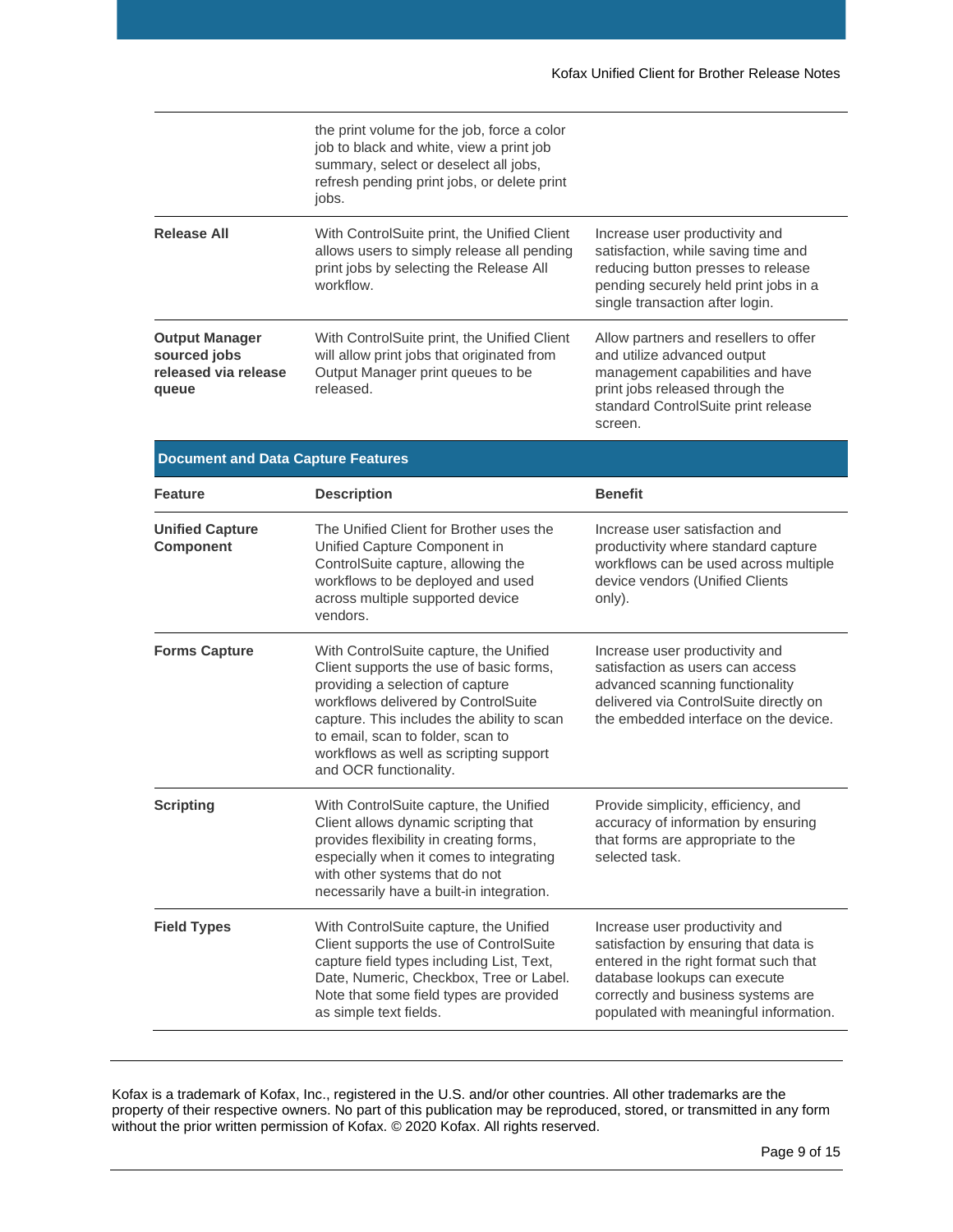| <b>Device Features</b>                                 |                                                                                                                                                                                                                                                                                                                                                                                    |                                                                                                                                                                                   |
|--------------------------------------------------------|------------------------------------------------------------------------------------------------------------------------------------------------------------------------------------------------------------------------------------------------------------------------------------------------------------------------------------------------------------------------------------|-----------------------------------------------------------------------------------------------------------------------------------------------------------------------------------|
| Feature                                                | <b>Description</b>                                                                                                                                                                                                                                                                                                                                                                 | <b>Benefit</b>                                                                                                                                                                    |
| <b>Device Timeout</b>                                  | When using the ControlSuite<br>authentication module, users are<br>automatically logged out of the active<br>session if the device times out and all<br>transactions (copy, print and scan) are<br>routed and reported correctly.                                                                                                                                                  | Increase level of device security,<br>where users are logged out of the<br>active user session when the device<br>timeout occurs.                                                 |
| <b>Device Soft</b><br>Keyboard                         | The Unified Client will use the device's<br>soft keyboard for user data entry.                                                                                                                                                                                                                                                                                                     | Increase user productivity and<br>satisfaction as the soft keyboard<br>displayed on the device is available for<br>all device-based activities.                                   |
| <b>Device Home Button</b>                              | When the Unified Client is configured as<br>the authentication agent, users can press<br>the Home button to return to the specified<br>Home screen on the device.                                                                                                                                                                                                                  | Increase user adoption and satisfaction<br>as users can simply return to the<br>specified Home screen by pressing the<br>device Home button.                                      |
| <b>Rename Embedded</b><br>App on device home<br>screen | The system admin can rename the<br>embedded application on the device's<br>Home screen. This rename process will<br>override any dynamic localization on the<br>end point through device language<br>localization. This configuration is handled<br>via DRS.                                                                                                                       | Increase user adoption and satisfaction<br>as the application name on the<br>interface of the device can be tailored<br>based on customer needs.                                  |
| <b>Installation and Management Features</b>            |                                                                                                                                                                                                                                                                                                                                                                                    |                                                                                                                                                                                   |
| <b>Feature</b>                                         | <b>Description</b>                                                                                                                                                                                                                                                                                                                                                                 | <b>Benefit</b>                                                                                                                                                                    |
| <b>Device Registration</b><br><b>Service</b><br>(DRS)  | The configuration of the Unified Client for<br>Brother will be handled via the Device<br>Registration Service (DRS). This is a<br>shared service that handles device<br>configuration for both ControlSuite print<br>and capture components and individual<br>products.<br>The version of DRS that supports the<br>Unified Client for Brother is DRS version<br>8.1.1 (or higher). | Provide reseller partners and<br>customers with a centralized tool to<br>configure the Unified Client.                                                                            |
| <b>Device Web Server</b><br>(DWS)                      | The Kofax Device Web Server (DWS) is<br>used to provide the client interface to the<br>Brother device.<br>The version of DWS that supports the<br>Unified Client for Brother is DWS version<br>5.10.0 (or higher).                                                                                                                                                                 | Provide reseller partners and the<br>customer system administrator with a<br>centralized service via ControlSuite to<br>access facilities of the Unified Client on<br>the device. |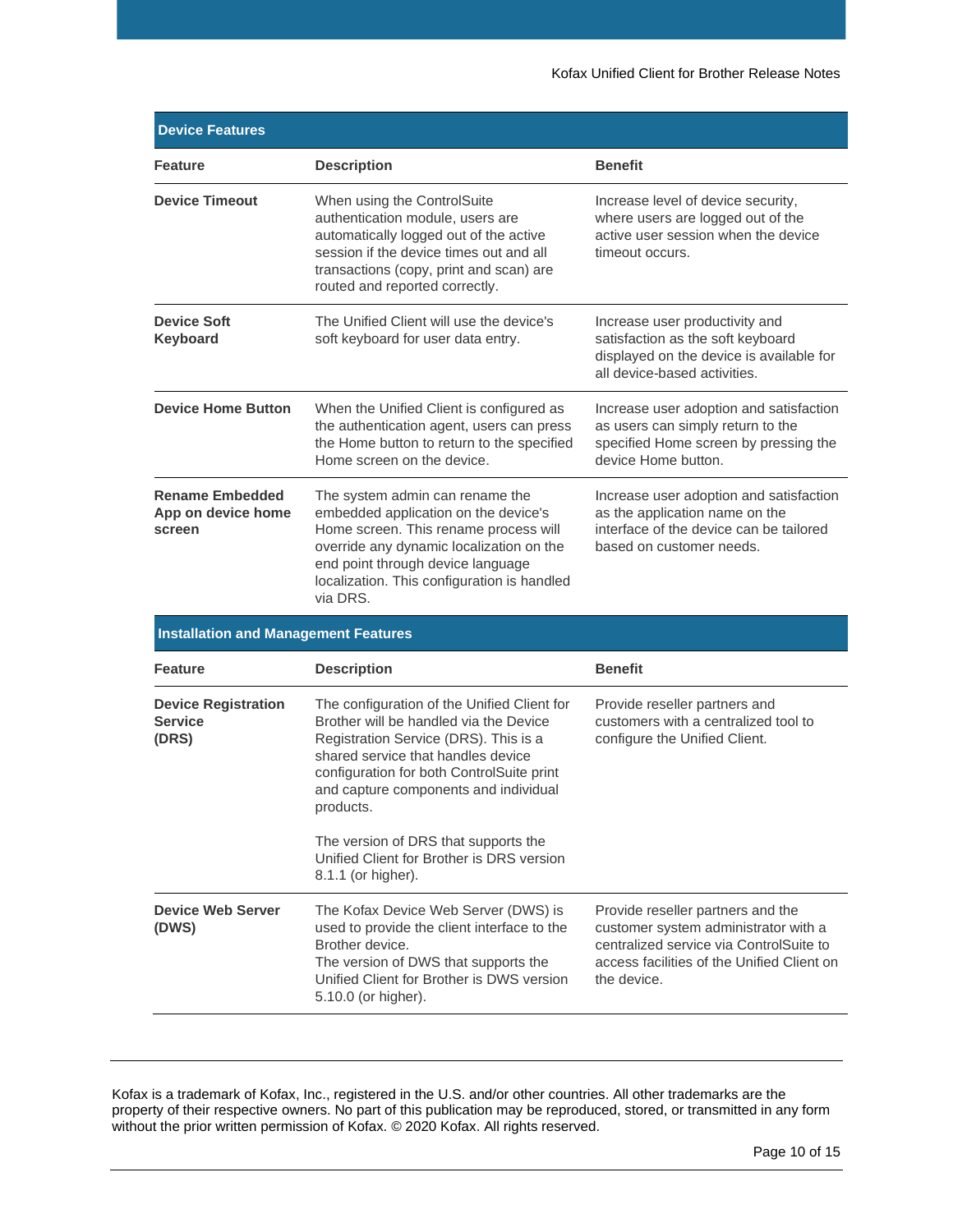| <b>TLS Secure</b><br><b>Communication</b>                          | The Unified Client will use TLS to secure<br>the connection to the Kofax application<br>servers.                                                                                                                                                                                                                                                                                                                                                                 | Provide a secure method to<br>communicate between the embedded<br>application on the device and the back-<br>end Kofax servers.                                                                     |
|--------------------------------------------------------------------|------------------------------------------------------------------------------------------------------------------------------------------------------------------------------------------------------------------------------------------------------------------------------------------------------------------------------------------------------------------------------------------------------------------------------------------------------------------|-----------------------------------------------------------------------------------------------------------------------------------------------------------------------------------------------------|
| <b>DWS Failover</b><br><b>Capability</b>                           | The Unified Client on the device supports<br>failover capability for connection to the<br>server-based DWS service that will allow<br>the device to switch to another online<br>configured DWS service in the event of<br>the original DWS going into an offline<br>state. Note that when a failover occurs,<br>any in-progress scan or print jobs or<br>metadata entries may not be preserved.                                                                  | Maximize device uptime with failover<br>capability to ensure device is able to<br>connect to another ControlSuite DWS<br>server in the event of a network<br>outage.                                |
| <b>DCE Failover</b><br><b>Capability</b>                           | The Unified Client on the device when<br>configured with ControlSuite print<br>(Equitrac) allows the DWS service to<br>switch over to another Equitrac DCE<br>service in the event of the original DCE<br>going into an offline state. This allows<br>devices connected to DWS to remain live<br>and facilitate logons, copy access and<br>print release should a network outage<br>occur that results in one of the multiple<br>DCE services being unreachable. | Maximize device uptime with failover<br>capability to ensure that DWS is able to<br>connect to another ControlSuite DCE<br>server in the event of a network<br>outage.                              |
| <b>High Availability via</b><br><b>Load Balancers</b>              | The connected ControlSuite servers and<br>services that the Unified Client utilizes<br>can be configured to use external load<br>balancers for maximum uptime.                                                                                                                                                                                                                                                                                                   | Maximize device uptime with failover<br>capability via external load balancers to<br>ensure that ControlSuite servers and<br>services remain available in the event<br>of a network outage.         |
| <b>FIPS 140-2</b><br><b>Compatible</b>                             | The Unified Client supports the FIPS<br><b>Advanced Encryption Standard</b><br>encryption that is used on the<br>ControlSuite capture (AutoStore) server.                                                                                                                                                                                                                                                                                                        | Increase security and compliance by<br>allowing US federal government<br>customers to use the Unified Client for<br>ControlSuite capture (AutoStore) within<br>a FIPS 140-2 environment.            |
| <b>Embedded Setup</b><br><b>Guides and Release</b><br><b>Notes</b> | The Unified Client and associated<br>services such as DRS and DWS are<br>provided with a supporting set of product<br>documentation that consists of online<br>guides with installation and setup<br>information, along with release notes.                                                                                                                                                                                                                      | Allow partners to quickly locate<br>technical information on the products<br>to support their pre-sales,<br>deployment and ongoing support<br>activities via the Kofax online<br>learning platform. |
| <b>Supported Devices</b>                                           |                                                                                                                                                                                                                                                                                                                                                                                                                                                                  |                                                                                                                                                                                                     |
| <b>Feature</b>                                                     | <b>Description</b>                                                                                                                                                                                                                                                                                                                                                                                                                                               | <b>Benefit</b>                                                                                                                                                                                      |
| <b>Supported Devices</b>                                           | The Unified Client functions with Brother<br>MFP and SFP devices that support the                                                                                                                                                                                                                                                                                                                                                                                | Allow partners and customers to<br>deploy the Unified Client for<br>ControlSuite onto Brother compatible                                                                                            |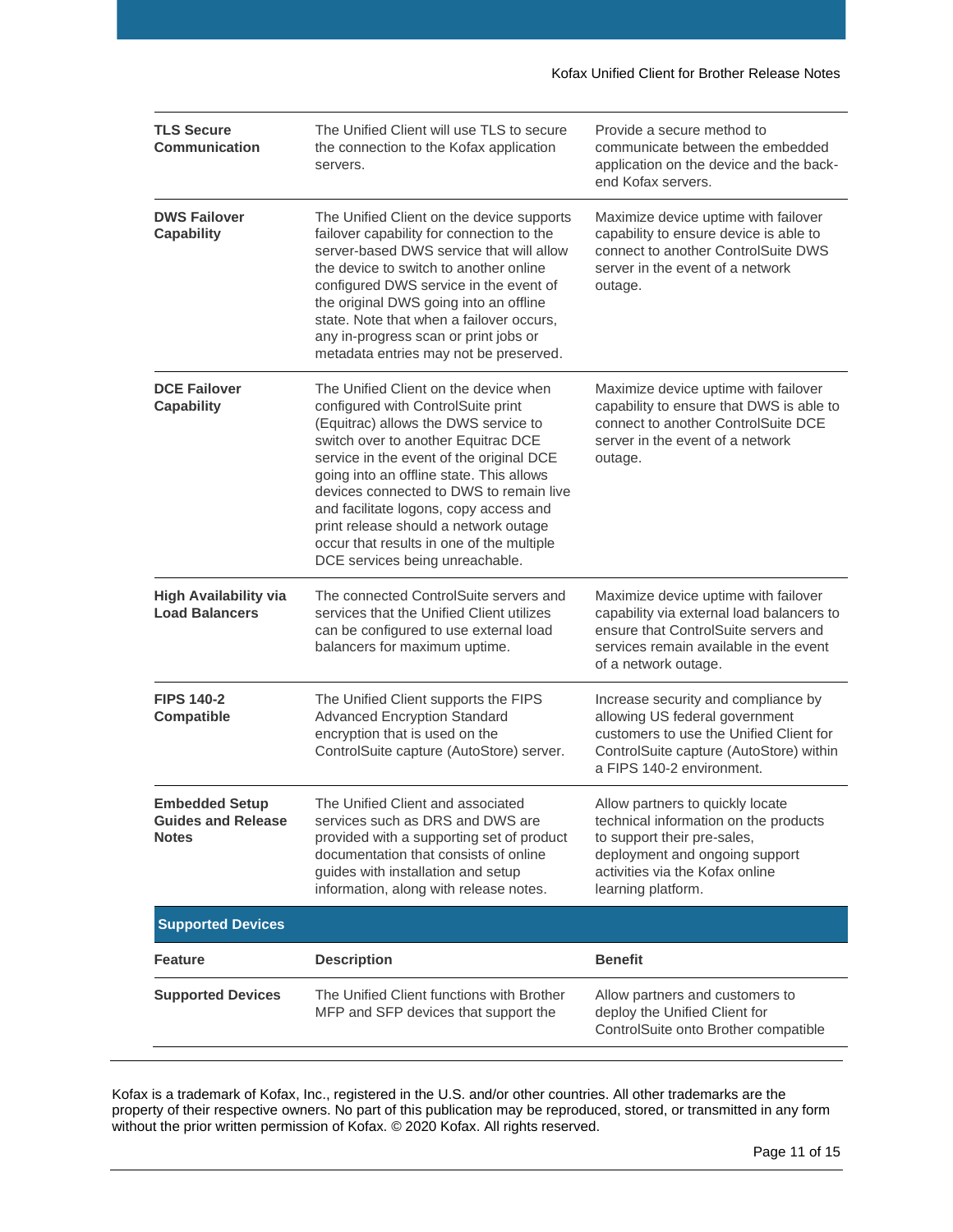Brother BSI framework with screen sizes of the following:

- Mono Laser devices supporting the BSI SDK and with the following screen sizes: 3.7" and 4.8".
- Color Laser devices supporting the BSI SDK and with the following screen sizes: 2.7", 3.7", 5" and 7".
- Inkjet devices supporting the BSI SDK and with the following screen sizes: 2.7" and 3.7".

The list of compatible Brother devices will be available on the online Kofax supported device matrix at the launch time. The matrix can be accessed at the following URL: [https://knowledge.kofax.com/MFD\\_Produ](https://knowledge.kofax.com/MFD_Productivity/00_Supported_Devices) [ctivity/00\\_Supported\\_Devices.](https://knowledge.kofax.com/MFD_Productivity/00_Supported_Devices)

devices to provide the core ControlSuite feature functionality to latest range of Brother BSI-compatible Multi-Functional Products (MFP) and Single Function Printers (SFP).

The provided supported device matrix allows partners to quickly locate supported device information to support their pre-sales and deployment activities.

#### <span id="page-11-0"></span>**4 Known issues**

This section lists issues that you may encounter while working with your Kofax Unified Client for Brother product. Workarounds are provided, as applicable.

| ID      | <b>Description</b>                                                                                                                                                                                                       |
|---------|--------------------------------------------------------------------------------------------------------------------------------------------------------------------------------------------------------------------------|
| 1452921 | After you delete documents from the Follow-You Print job list, jobs cannot be released<br>unless a manual refresh is performed.                                                                                          |
|         | Workaround: Manually refresh the job list by pressing the OK button on the job list screen<br>before selecting any documents to print. Kofax is working to address this issue.                                           |
| 1443882 | When the AutoStore workflows are configured with authentication, the device will prompt<br>you with an error: "An unexpected error has occurred. Please restart the application" when<br>you take the following actions: |
|         | Start the Kofax Unified Client on the <b>Solution</b> screen.<br>$\bullet$                                                                                                                                               |
|         | Press the <b>Home</b> button.                                                                                                                                                                                            |
|         | Start the Kofax Unified Client again.<br>$\bullet$                                                                                                                                                                       |
|         | Press the <b>Back</b> button.<br>$\bullet$                                                                                                                                                                               |
| 1443199 | If you use Release All with Auto logout when done enabled on the Equitrac Web Client,<br>the device will prompt you with an error: "An unexpected error has occurred. Please restart<br>the application."                |
|         | <b>Workaround:</b> Dismiss the error message and log out of the device manually. Then restart<br>the application as indicated. Kofax is working with Brother to address this issue.                                      |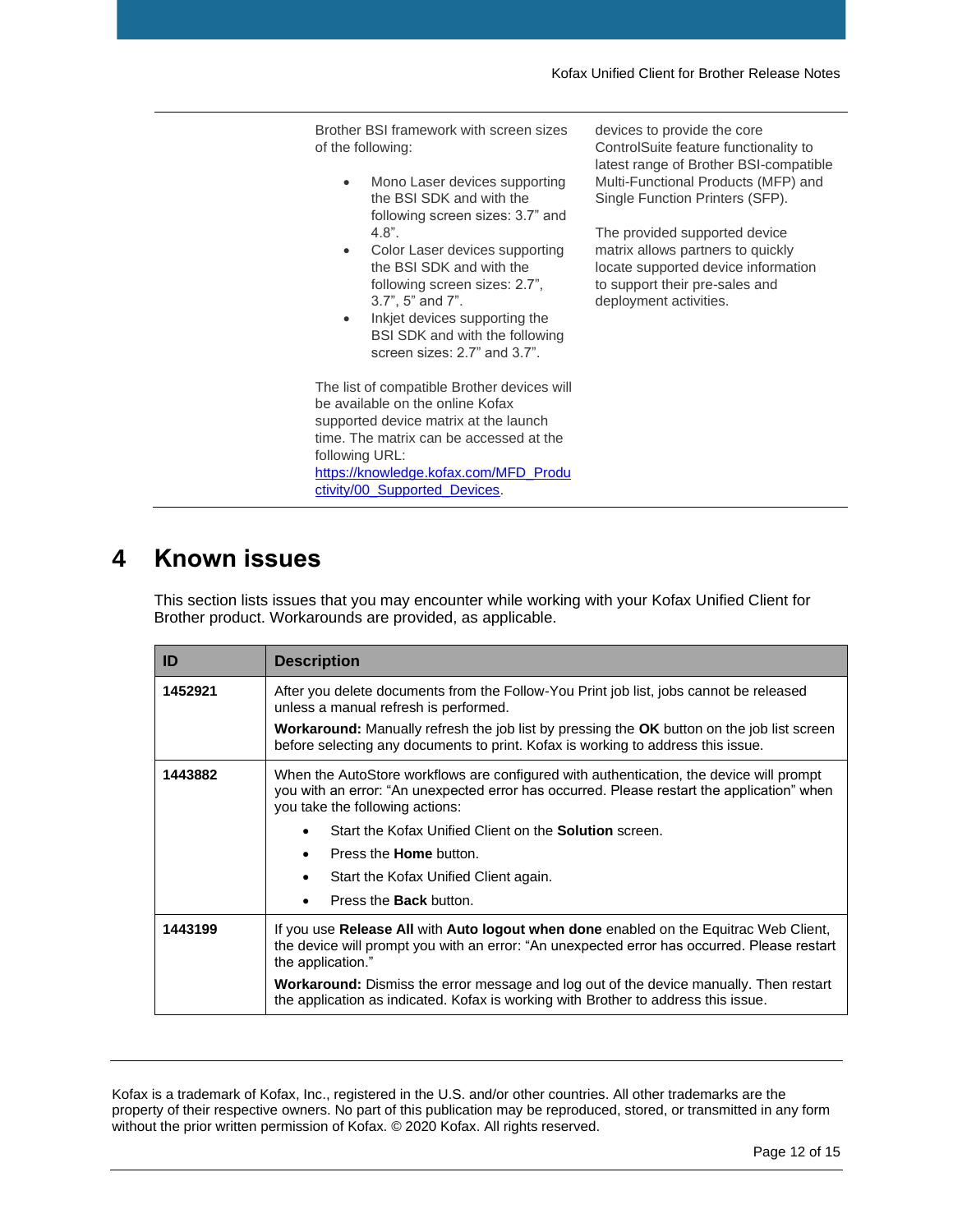| 1413533 | When you use multiple DWS servers for failover, if a DWS server is terminated during the<br>printing or scanning, that print/scan job transaction is not tracked.                                                                                                                                                                                                                                                                                                                                                       |
|---------|-------------------------------------------------------------------------------------------------------------------------------------------------------------------------------------------------------------------------------------------------------------------------------------------------------------------------------------------------------------------------------------------------------------------------------------------------------------------------------------------------------------------------|
| 1411634 | Kofax card readers will prompt users with an error: "Please disconnect USB device" when<br>plugged in the following devices:<br><b>MFC-J5945DW</b><br>MFC-J6945DW<br>MFC-J6947DW<br>Kofax is working with Brother to address this issue.                                                                                                                                                                                                                                                                                |
| 1406459 | If you are not using the English language, when a registered card is swiped and PIN2 is<br>required, the label saying "Card data recognized" is not localized and remains in English.                                                                                                                                                                                                                                                                                                                                   |
| 1406342 | When the Hardware page counting (PJL) is enabled and a job is cancelled after a few<br>pages have been released, the device stalls on the Please wait screen for approximately<br>15 minutes. The job is finally cancelled but users are still charged for the full job. While the<br>device is on the Please wait screen, a job is added to the print queue with a status of<br>"Awaiting hardware count."                                                                                                             |
| 1404951 | If an AutoStore scan job is executed with the File Page Count RRT in a file rename<br>schema, the output file name is always 1.                                                                                                                                                                                                                                                                                                                                                                                         |
| 1404609 | Changes to the DRS configurations are not updated even when the device is installed<br>again.<br>Workaround: Uninstall the device with current configurations before editing settings, and<br>then install the device again.                                                                                                                                                                                                                                                                                            |
| 1404512 | You will stay logged in and have full control of the device after clearing the error in the<br>following cases:<br>Print a job and run out of paper. Wait for device times out.<br>Print a job and have a paper jam. Wait for device times out.<br>$\bullet$<br>Start a copy and run out of paper. Wait for device times out.<br>Start a copy and have a paper jam. Wait for device times out.<br>Start a scan and have a paper jam. Wait for device times out.<br>Kofax is working with Brother to address this issue. |
| 1403972 | Device goes to sleep as configured in the sleep timer and keeps users logged in until the<br>logout timer expires. This behavior works as designed.                                                                                                                                                                                                                                                                                                                                                                     |
| 1403236 | An AutoStore scan job with Document Size configured as Photo 4" x 6" is tracked as A4<br>by the Equitrac report. The same issue occurs with Bus. Card 3.5" x 2.4", Folio and Long<br>Paper. Kofax is working with Brother to address this issue.                                                                                                                                                                                                                                                                        |
| 1402713 | When ADF Auto Deskew is configured as Auto in the Scan Settings, if the tilt angle is<br>from -0.5 degree to +0.5 degree, the device does not make a correction.                                                                                                                                                                                                                                                                                                                                                        |
| 1398981 | If the Core Accounting Server (CAS) is offline, after a Billing Code is entered, Connection<br>Error 03 is displayed with message: "Connection failed to server. Check network settings."<br>Workaround: To continue, disable Billing Codes on the Equitrac server.                                                                                                                                                                                                                                                     |
| 1398755 | If you run an AutoStore scan job with Skip Blank Page enabled, the device stalls on the<br>Connecting form and becomes unresponsive after the scan job is completed.<br>Workaround: Restart the device to continue.                                                                                                                                                                                                                                                                                                     |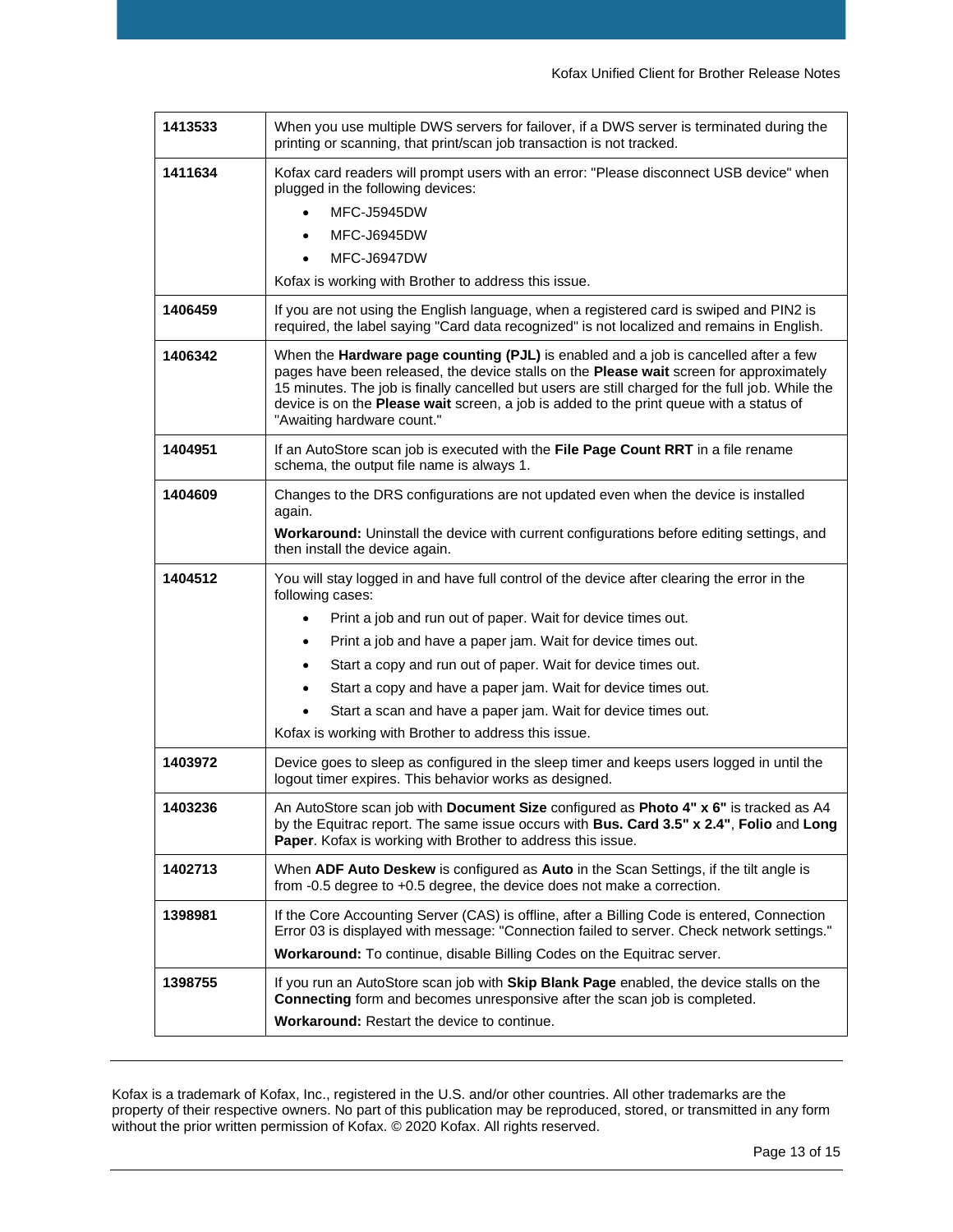| 1382850 | If you swipe a card on the <b>Solutions</b> screen and log out, and then swipe the card again on<br>the Welcome screen, the card is not recognized.                                                                                                                                            |
|---------|------------------------------------------------------------------------------------------------------------------------------------------------------------------------------------------------------------------------------------------------------------------------------------------------|
|         | <b>Workaround:</b> Press the Swipe Card button first or restart the device.                                                                                                                                                                                                                    |
| 1380354 | If you execute a native copy job with the page size changed to A5 from A4, and then log<br>out and log in to the device to execute the same A5 copy job again, the first job page size<br>is tracked as Unspecified by Kofax Equitrac. Kofax is working with Brother to address this<br>issue. |
| 1379194 | Swipe Card forms are inconsistent on MFP and SFP devices.                                                                                                                                                                                                                                      |
| 1378233 | When a native network scan is executed, the page size of A4 and A6 is tracked as A5 by<br>Equitrac. Kofax is working with Brother to address this issue.                                                                                                                                       |
| 1378066 | The native scan to PC workflow is not tracked by Kofax Equitrac. Kofax is working with<br>Brother to address this issue.                                                                                                                                                                       |
| 1375771 | User names do not display correctly on the device Home screen if they have 16<br>characters. If they have more than 16 characters, the device will reboot. This issue only<br>occurs to MFC-J5945DW device.                                                                                    |
|         | <b>Workaround:</b> Make sure that the username has less than 16 characters.                                                                                                                                                                                                                    |
| 1375445 | If a remote session is active from the panel to the device, the device cannot be installed<br>from DRS. Device installation can run successfully only if the Device Status is Ready.                                                                                                           |
|         | Workaround: Before starting device installation, make sure that the Device Status is<br>Ready.                                                                                                                                                                                                 |
| 1373842 | If you perform both copy and print jobs during a session, you might be able to overcharge<br>your account by the amount of your balance available at login. Kofax is working with<br>Brother to improve this area.                                                                             |
| 1371229 | The text size for workflow names on the Launcher screen is not consistent. This issue<br>occurs only on a 7 inch screen.                                                                                                                                                                       |
| 1362810 | On the Card Registration screen, if you select More Details, the label "Card not<br>recognized. Log in to register card" is displayed with unexpected line breaks. This issue<br>occurs only when the details are viewed on a 2.7 inch screen.                                                 |
| 1356791 | On the Launcher screen, if the user name is lengthy, it is truncated and missing<br>characters are replaced with an ellipsis.                                                                                                                                                                  |
| 1308930 | When configuring the AutoStore workflow, if you use List Field but select no items in multi-<br>select, the form will be submitted.                                                                                                                                                            |

# <span id="page-13-0"></span>**5 Installation requirements**

#### **5.1. Kofax Unified Client for Brother version**

Kofax Unified Client for Brother version 1.0.870. You can find the client version information from the **About** screen when logging in to the client on the device.

#### **5.2. Software requirement**

ControlSuite 1.1 FixPack 2 is required for this version.